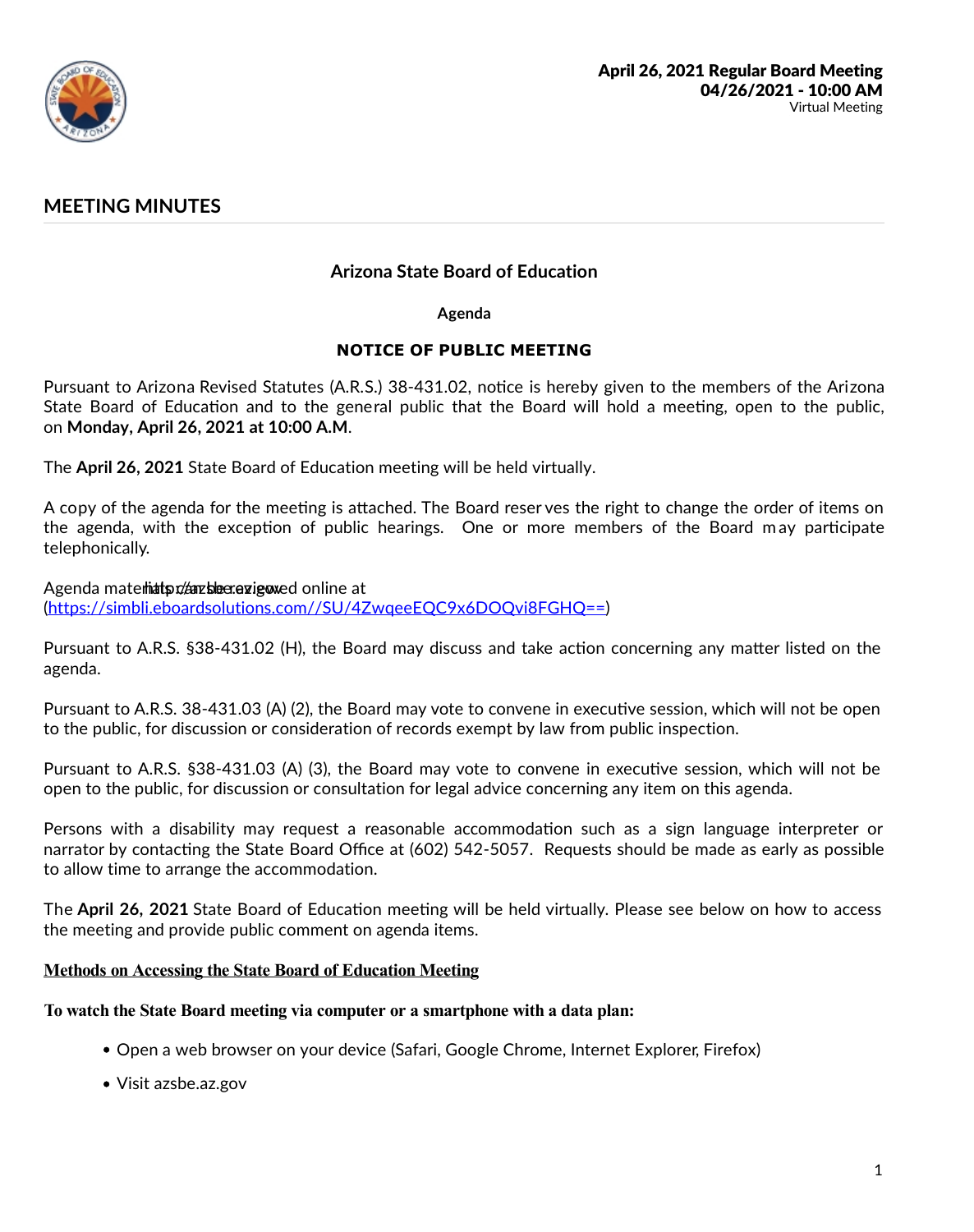

- Upper right hand of the page, click on the YouTube icon
- A pop-up may open, stating you are leaving the official website, click "ok"
- When the meeting starts, you will see a "live" video. If you do not see this, and the meeting's start time has passed, you may need to hit the refresh button on your browser

Direct Link: https://www.youtube.com/channel/UCsNwAaD9tyciKskyp0R2e5A (https://simbli.eboardsolutions.com//SU/xdH6GgaHzBdDTRUXaOlilA==)

If you do not have internet access to watch the meeting, please contact the Board's office at (602) 542-5057 and a staff member will assist you.

#### **Procedure for Submitting Public Comment:**

For individuals wishing to submit public comment (Agenda Items #2, #4, #6 and #8)

#### **Written Comment:**

Written comments for the meeting will be accepted by:

- email inbox@azsbe.az.gov (https://simbli.eboardsolutions.com//SU/YhrEghWngpFB0plus4VUf5yDQ==)
- $\bullet$  fax to (602) 542-3046
- USPS to 1700 W. Washington St., Executive Tower, Suite 300, Phoenix, Arizona 85007

#### **The deadline to submit a written comment will be Friday, April 23, 2021 at 12:00 PM.**

Written comments received after the deadline will not be posted and will not be provided to members.

Written comments will not be read into the record, however, staff will post all written comments received by the deadline on the Board's agenda by **Friday, April 23, 2021 at 5:00 PM.**

#### **Verbal Comment:**

Individuals must register to submit a verbal comment at the meeting. Please use the link below to register.

**The deadline to register for a verbal comment will be Friday, April 23, 2021 at 12:00 PM.**

By registering, you are submitting a request to speak form and Board staff will call on you to speak during the appropriate public comment agenda item.

Individuals who register after the noon deadline on **April 23, 2021** will not be provided the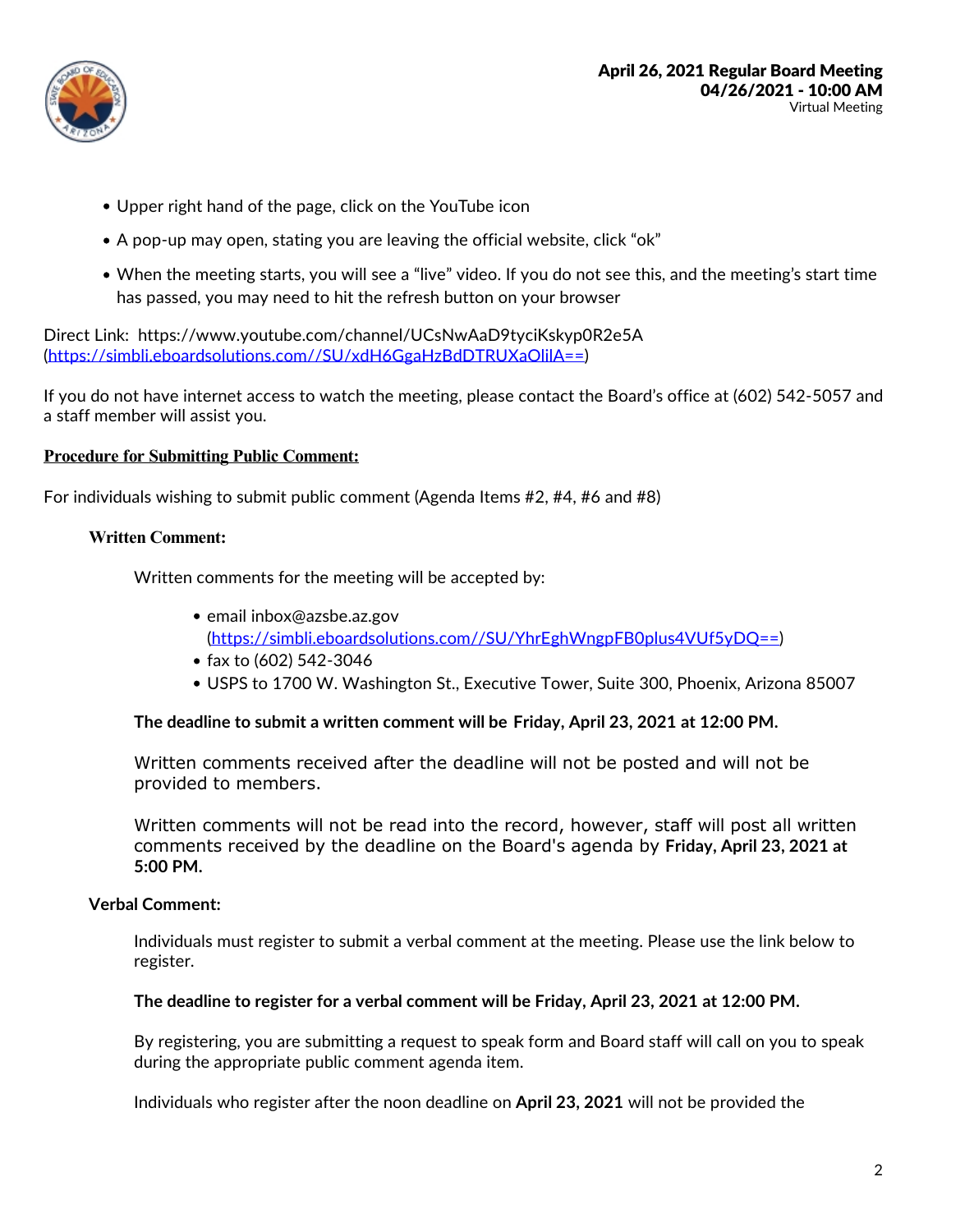

opportunity to give verbal public comment at the meeting.

Please review the Board's agenda to determine at which public comment agenda item (#2, #4, #6, #8) you will be called. The name in which you register **MUST** match the name on the account when signing into the meeting to speak. Prior to the meeting, you may need to download the Zoom application to your device and create an account to ensure name matching. Board staff will only call speakers once and then will move on to the next speaker. If you miss your turn, Board staff will attempt again at the end of the list. The order in which names are called will be in the order in which the registrations are received.

All Board policies in regard to public comment at in-person meetings are transferable to verbal public comment for virtual meetings. Verbal public comments are limited to three minutes unless adjusted by the State Board President at the start of the meeting.

Please use this link to register:

https://us02web.zoom.us/webinar/register/WN\_v9Ezd2VBTKqoJgggdU956g (https://simbli.eboardsolutions.com//SU/joxriFTE9XslshplusPa7CqTepxA==)

If you need assistance with registering, please contact the Board's office at (602) 542-5057 and a staff member will assist you.

If you do not have internet access to register for a virtual comment, please contact the Board's office at (602) 542-5057 and a staff member will assist you.

DATED AND POSTED this 15th day of April 2021.

Arizona State Board of Education

By:

Alicia Williams Executive Director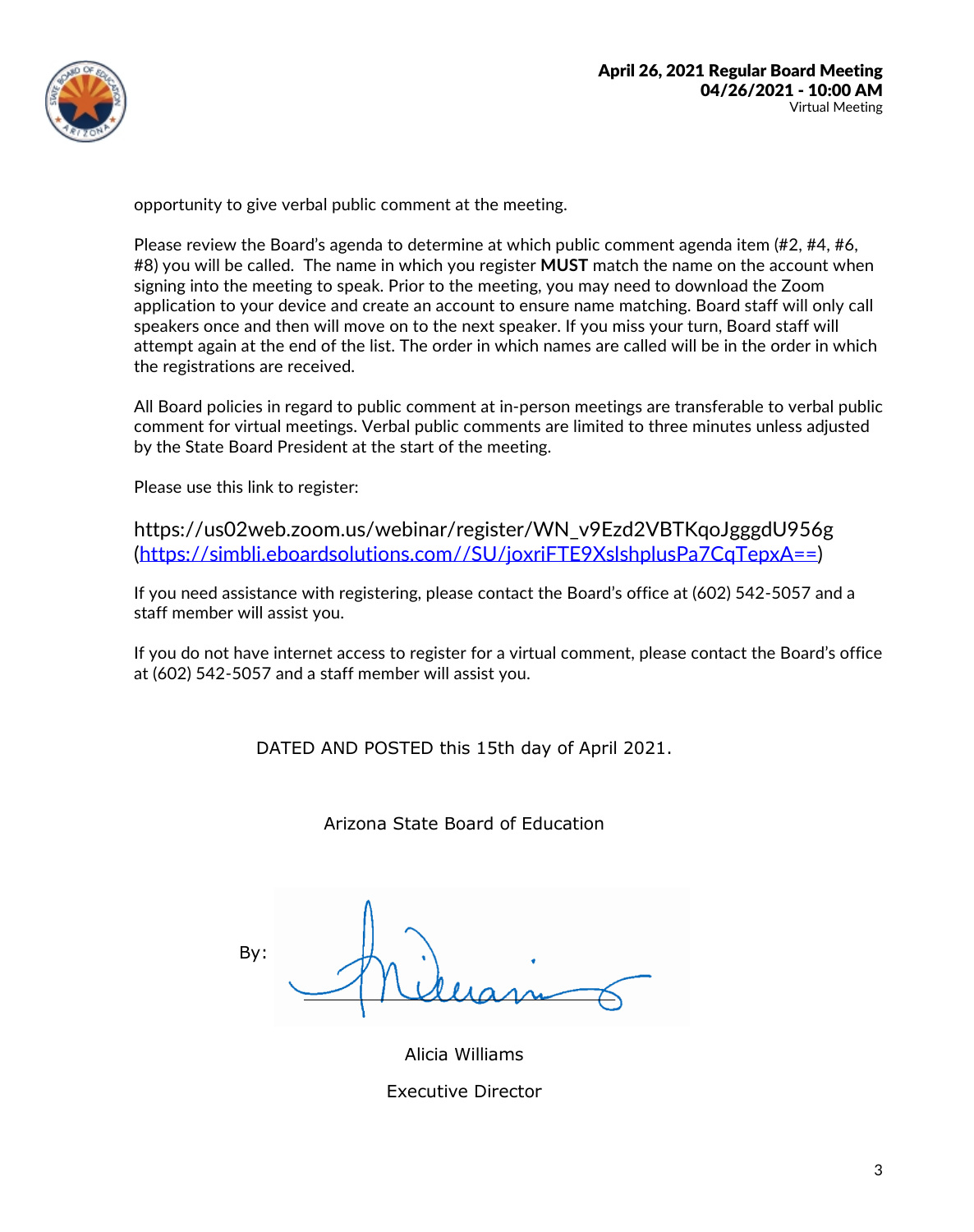

(602) 542-5057

## 10:00 a.m. CALL TO ORDER AND ROLL CALL

#### **Attendees**

#### **Voting Members**

Calvin Baker, Board Member Dr. Daniel Corr, Vice President Patricia Welborn, Board Member Jill Broussard, Board Member Christine Burton, Board Member Michele Kaye, Board Member Janice Mak, Board Member Lucas Narducci, President Kathy Hoffman, Superintendent of Public Instruction Dr. Robert Robbins, Board Member Armando Ruiz, Board Member

## **1. BUSINESS REPORTS**

#### **A. President's Report**

President Narducci did not have any updates to report. However, he did express his gratitude towards Board members, parents, school administrators, staff, and students for all their hard work during this past year.

#### **B. Superintendent's Report**

#### **1. Department of Education Updates**

Superintendent Hoffman provided updates and encouraged school leaders and administrators to keep following CDC guidelines by requiring masks on school campuses and buses.

#### **2. Educator Recognition: Arizona History Teacher of the Year**

Katherine Reddy was recognized as the National History Teacher of the Year 2020.

The following schools were recognized as the 2020 Civic Engagement School Awardees

- Carson Jr. High
- Chandler High School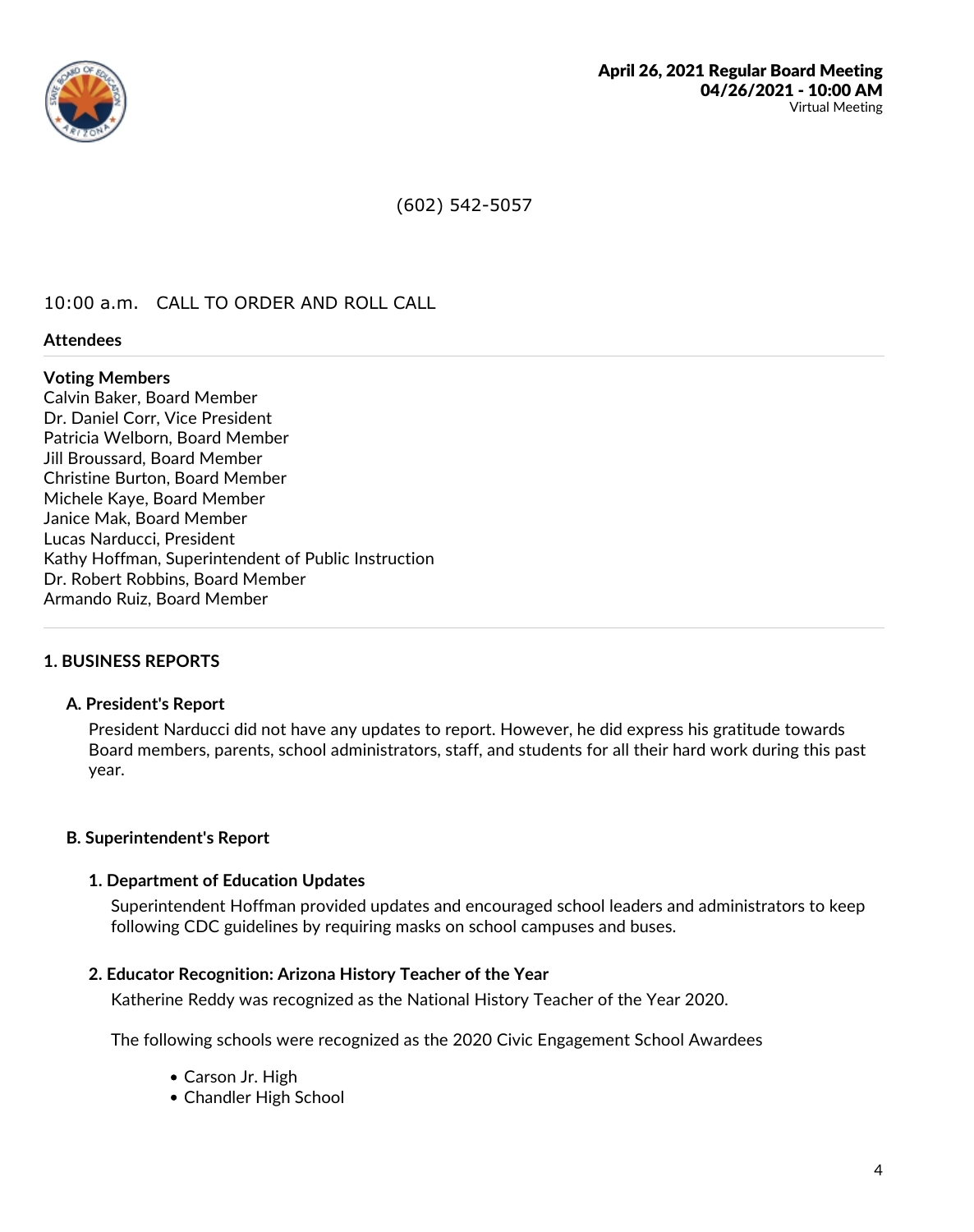

- Red Mountain High School
- Santa Maria Midle School
- Shepherd Jr. High
- Skyline High School

## **3. Student Advisory Council Report**

There was no Student Advisory Council Report given.

## **C. Executive Director's Report**

## **1. Update on State Board of Education activities**

Executive Director Williams provided updates on State Board of Education activities.

## **2. CALL TO THE PUBLIC**

Rita Bulthaup, representing herself, submitted a Call to the Public Request to Speak Form and addressed the Board.

## **3. CONSENT AGENDA**

Member Burton requested that items 3H and 3I be pulled for discussion.

A motion was made to approve items 3A-3G and 3J-3L.

Motion made by: Dr. Robert Robbins Motion seconded by: Dr. Daniel Corr Voting: Calvin Baker - Yes Dr. Daniel Corr - Yes Patricia Welborn - Yes Jill Broussard - Yes Christine Burton - Yes Michele Kaye -Yes Janice Mak - Yes Lucas Narducci - Yes Kathy Hoffman - Yes Dr. Robert Robbins - Yes Armando Ruiz - Yes

**A. Approval of the Prescott College Dual Early Childhood and Early Childhood Special Education educator preparation program leading to educator certification**

B. Approval of the Prescott College Bachelor of Arts, Post-Baccalaureate Certificate, Master of Education-<br>Mild to Moderate Special Education educator preparation program leading to educator certification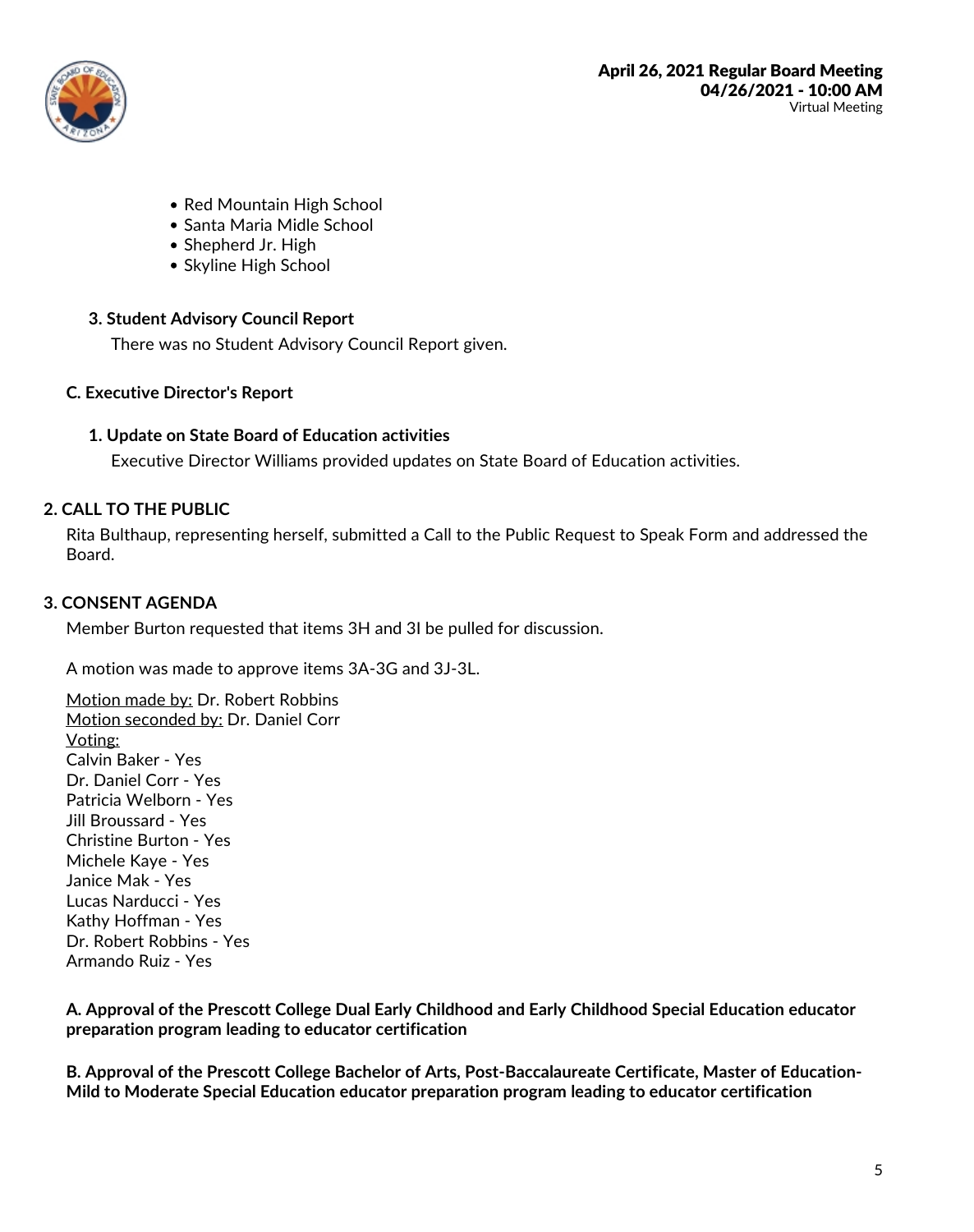

**C. Approval of the Classroom-Based Alternative Educator Preparation Program Scoring Rubric**

**D. Approval of the Alternative Educator Preparation Program Scoring Rubric**

**E. Approval of the Move on When Reading (MOWR) local education agency (LEA) and charter school literacy plans for release of K-3 Reading Base**

**F. Approval of additional tests for target languages in the Seal of Biliteracy Program**

**G. Approval of Structured English Immersion (SEI) Endorsement Coursework**

## **H. UPDATED - Approval to refer cases to the Attorney General's Office of Collections - UPDATED**

A motion was made to table items 3H & 3I until the next Board meeting, and that the Department of Education provides the Board with a presentation and additional procedural information for each case while keeping parents and students' names anonymous.

Motion passed 10-0; Superintendent Hoffman abstained

Motion made by: Christine Burton Motion seconded by: Patricia Welborn Voting: Calvin Baker - Yes Dr. Daniel Corr - Yes Patricia Welborn - Yes Jill Broussard - Yes Christine Burton - Yes Michele Kaye -Yes Janice Mak - Yes Lucas Narducci - Yes Kathy Hoffman - Abstain Dr. Robert Robbins - Yes Armando Ruiz - Yes

## **I. Approval to refer Case Number: 001F to the Attorney General's Office for Criminal Investigation**

A motion was made to table items 3H & 3I until the next Board meeting, and that the Department of Education provides the Board with a presentation and additional procedural information for each case while keeping parents and students' names anonymous.

Motion passed 10-0; Superintendent Hoffman abstained

Motion made by: Christine Burton Motion seconded by: Patricia Welborn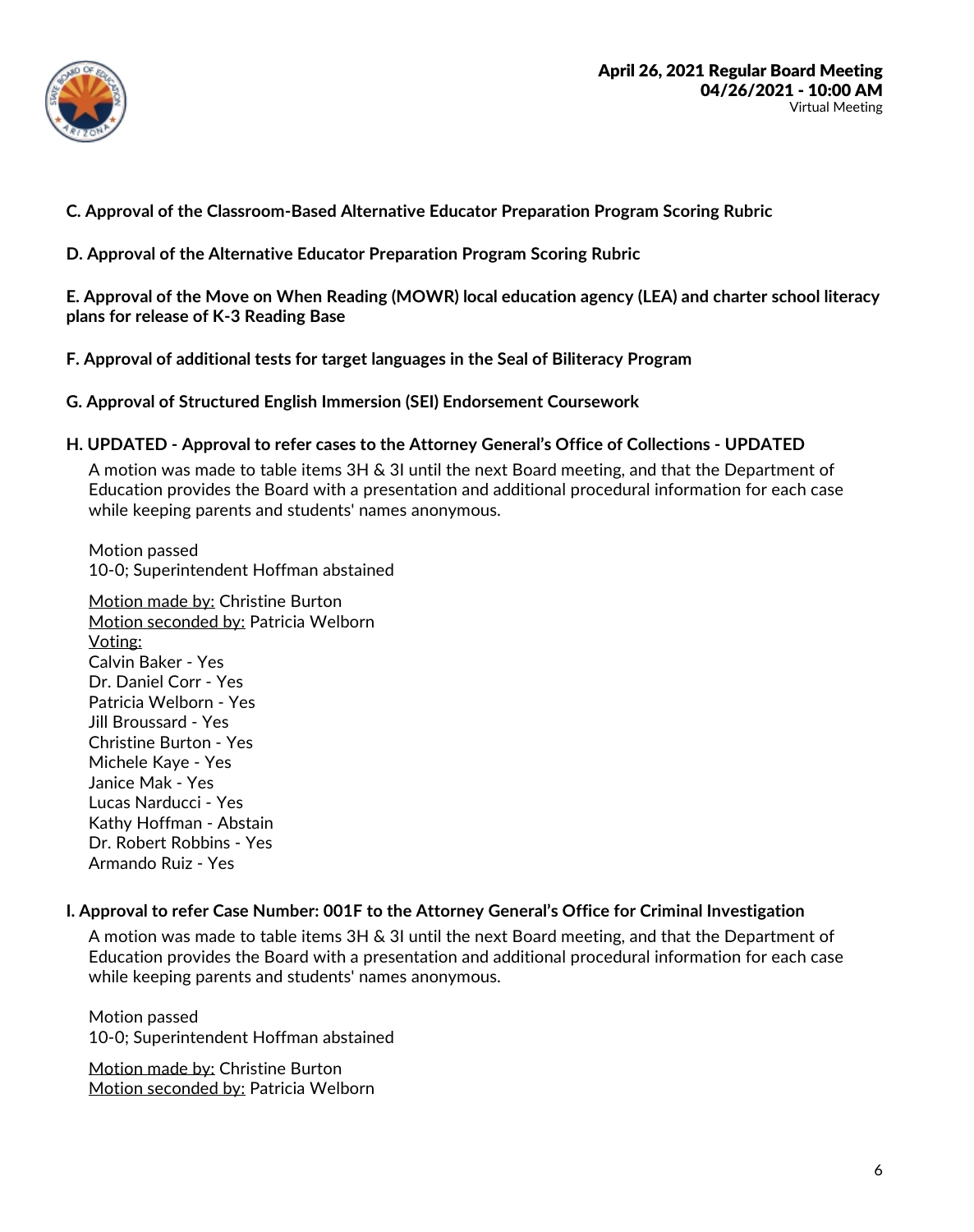

Voting: Calvin Baker - Yes Dr. Daniel Corr - Yes Patricia Welborn - Yes Jill Broussard - Yes Christine Burton - Yes Michele Kaye -Yes Janice Mak - Yes Lucas Narducci - Yes Kathy Hoffman - Abstain Dr. Robert Robbins - Yes Armando Ruiz - Yes

J. Approval of the hearing officer's recommendations to deny the appeal for certification for reasons that do **not involve immoral or unprofessional conduct for Rita Bulthaup, Case No. 2021-006**

**K. Approval of appointments to the WestEd Board of Directors**

**L. Approval of Arizona Online Instruction (AOI) applications**

## **4. CALL TO THE PUBLIC**

Executive Director Williams informed the Board that written comments were received and wereincluded in Board material.

Julie Batt, representing herself, submitted a Call to the Public Request to Speak Form and addressed the Board.

Kayla Svedin, representing herself, submitted a Call to the Public Request to Speak Form but did not address the Board.

Patricia Stevens, representing herself, submitted a Call to the Public Request to Speak Form but did not address the Board.

Catherine Moore, representing herself, submitted a Call to the Public Request to Speak Form but did not address the Board.

Natasha Bricker-Lion, representing herself, submitted a Call to the Public Request to Speak Form but did not address the Board.

Brenda Johnson, representing herself, submitted a Call to the Public Request to Speak Form but did not address the Board.

# **5. GENERAL SESSION**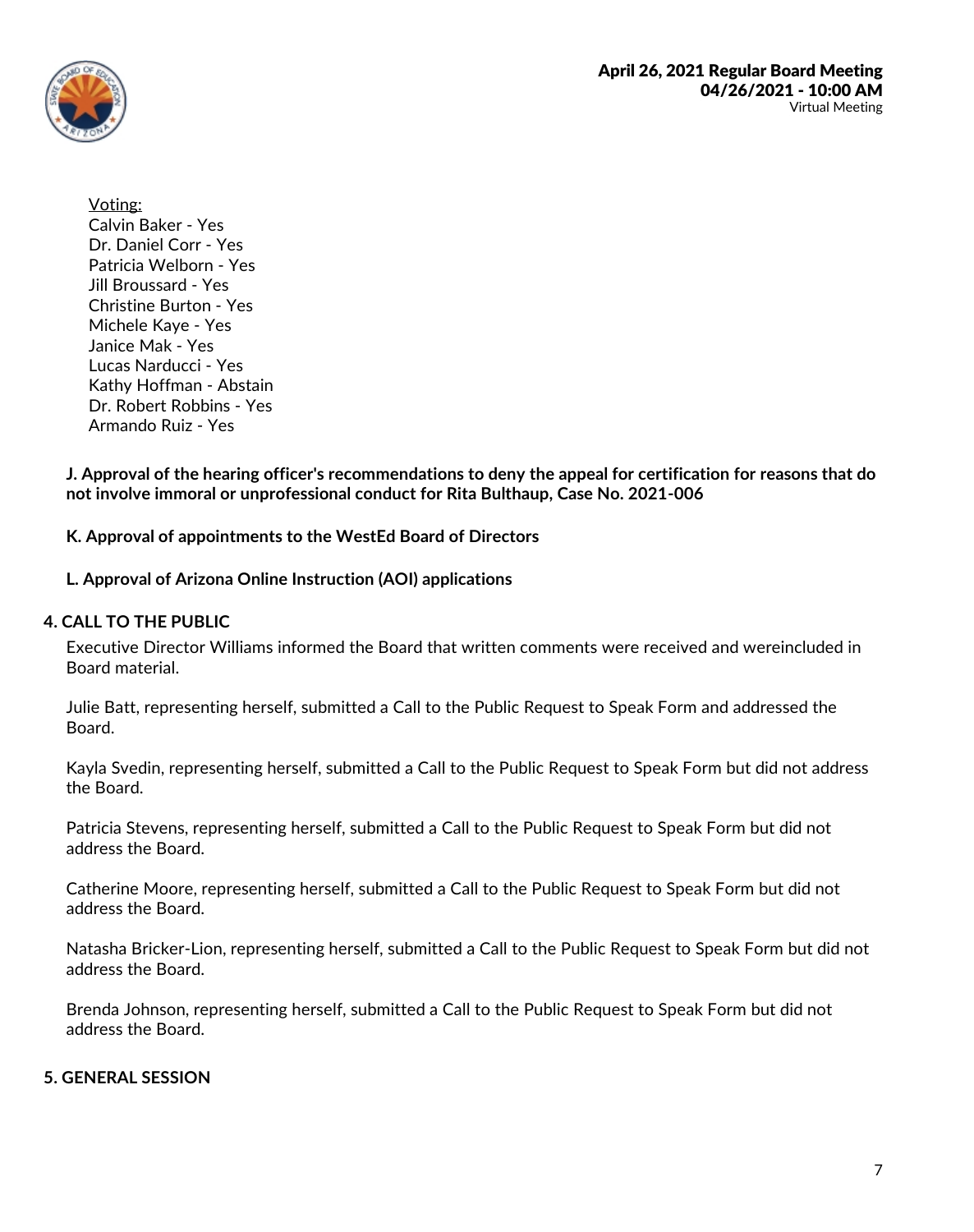

## **A. UPDATED - Presentation, discussion, and possible action on the Empowerment Scholarship Account (ESA) Handbook for School Year 2021-2022 - UPDATED**

Executive Director Williams presented information to the Board.

Whitney Marsh, representing the Arizona Department of Education, presented information to the Board.

It is recommended that the Board review and adopt the Empowerment Handbook for the 2021/2022 school year.

Motion made by: Michele Kaye Motion seconded by: Armando Ruiz Voting: Calvin Baker - Yes Dr. Daniel Corr - Yes Patricia Welborn - Yes Jill Broussard - Yes Christine Burton - Yes Michele Kaye -Yes Janice Mak - Yes Lucas Narducci - Yes Kathy Hoffman - Yes Dr. Robert Robbins - Yes Armando Ruiz - Yes

## **B. Presentation, discussion and possible action to close rulemaking procedures regarding A.A.C. R7-2-615.01 Special Education Endorsements**

It is recommended that the Board close rulemaking procedures on A.A.C. R7-2-615.01 Special Education Endorsements.

Motion passed 11-0

Motion made by: Dr. Daniel Corr Motion seconded by: Patricia Welborn Voting: Calvin Baker - Yes Dr. Daniel Corr - Yes Patricia Welborn - Yes Jill Broussard - Yes Christine Burton - Yes Michele Kaye -Yes Janice Mak -Yes Lucas Narducci - Yes Kathy Hoffman - Yes Dr. Robert Robbins - Yes Armando Ruiz - Yes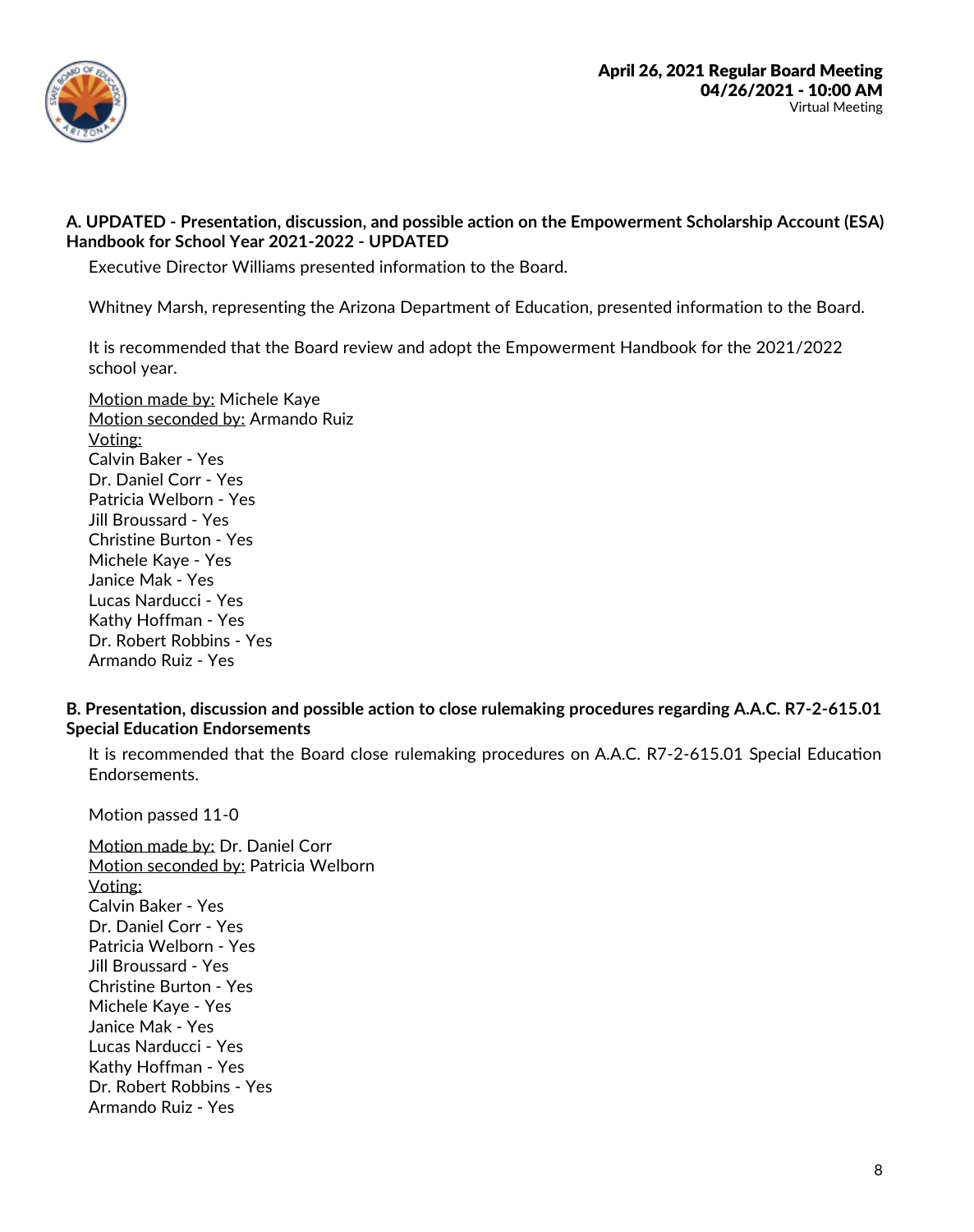

## **C. Presentation, discussion and possible action to close rulemaking procedures on A.A.C. R7-2-602.01 Induction Program Standards for New Teachers**

It is recommended the Board close rulemaking procedures on A.A.C. R7-2-602.01 Induction Program Standards for New Teachers

Motion passed 11-0.

Motion made by: Patricia Welborn Motion seconded by: Janice Mak Voting: Calvin Baker - Yes Dr. Daniel Corr - Yes Patricia Welborn - Yes Jill Broussard - Yes Christine Burton - Yes Michele Kaye -Yes Janice Mak - Yes Lucas Narducci - Yes Kathy Hoffman - Yes Dr. Robert Robbins - Yes Armando Ruiz - Yes

## **D. Presentation and discussion regarding legislative affairs. The Board may take action to support, oppose or remain neutral on specific legislative proposals**

Deputy Director Baden presented information to the Board.

The Board may take action to support, oppose or remain neutral on specific legislative proposals.

# **6. CALL TO THE PUBLIC**

Kayla Svedin, representing herself, submitted a Call to the Public Request to Speak Form and addressed the Board. This request to speak was originally in agenda item #4.

# **7. CONSENT AGENDA - CERTIFICATION ENFORCEMENT ACTIONS**

A motion was made to approve items7A1-7A5 and 7B-7D.

Motion passed 11-0.

Motion made by: Jill Broussard Motion seconded by: Michele Kaye Voting: Calvin Baker - Yes Dr. Daniel Corr - Yes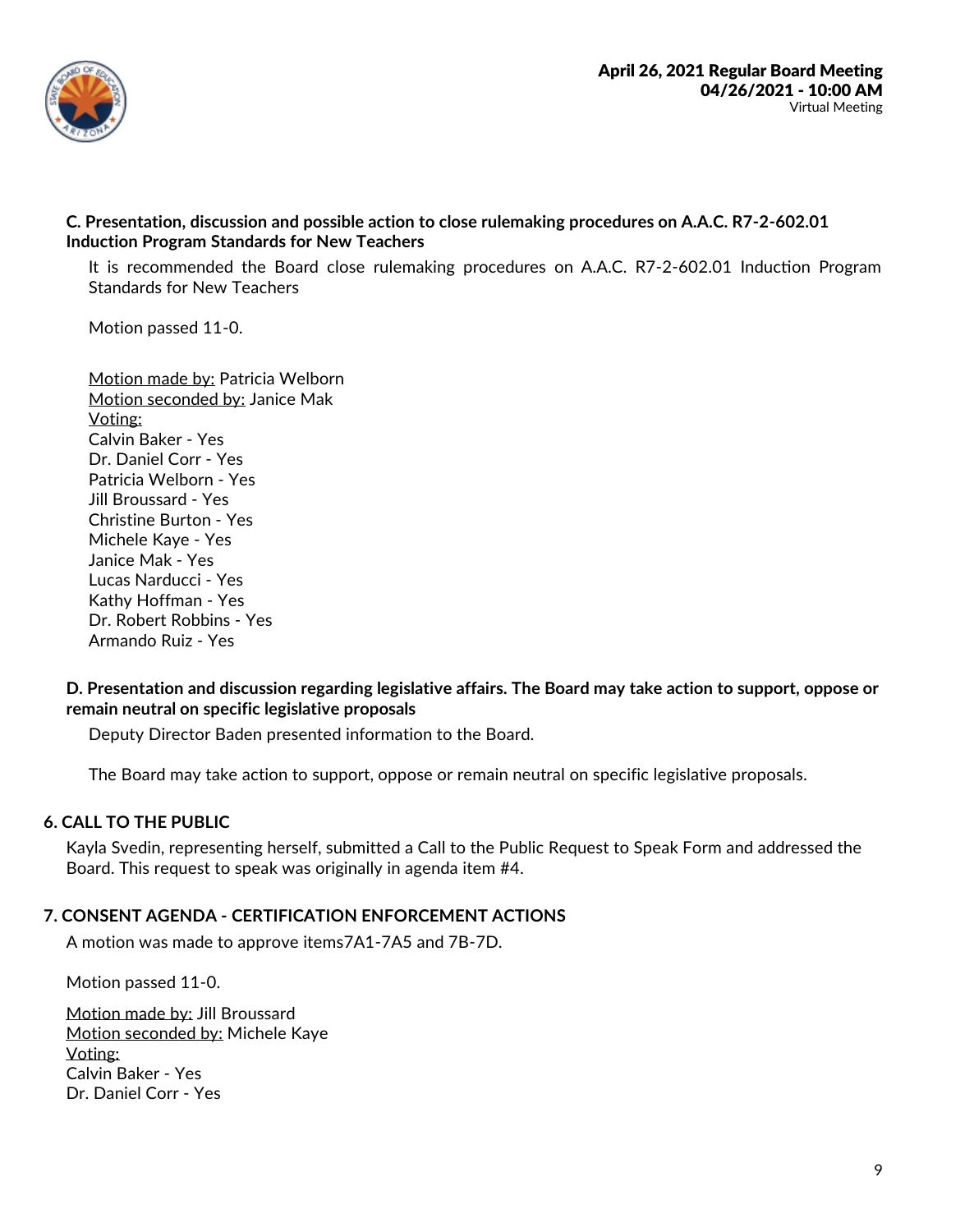

Patricia Welborn - Yes Jill Broussard - Yes Christine Burton - Yes Michele Kaye - Yes Janice Mak - Yes Lucas Narducci - Yes Kathy Hoffman - Yes Dr. Robert Robbins - Yes Armando Ruiz - Yes

**A. Approval of the voluntary surrender of the educator certificates held by:**

- **1. William Giller, Case no. C-2020-000170**
	- **a. William Giller, Case no. C-2020-000170 - Supporting Documents**
- **2. Edward Moore, Case no. C-2021-000202**

**a. Edward Moore, Case no. C-2021-0002020- Supporting Documents**

**3. Denise Nunley, Case no. C-2021-000220**

**a. Denise Nunley, Case no. C-2021-000220 - Supporting Documents**

- **4. Craig Santilli, Case no. C-2020-002323**
	- **a. Craig Santilli, Case no. C-2020-002323 - Supporting Documents**
- **5. Thomas Williams, Case no. C-2020-000096**
	- **a. Thomas Williams, Case no. C-2020-000096 - Supporting Documents**
- B. Approval of the revocation of any and all educator certificates, pursuant to A.R.S. § 15-534.04(C), held by:
	- **1. James W. Ochse, Case no. C-2020-001209**
		- **a. James W. Ochse, Case no. C-2020-001209 - Supporting Documents**

**C. Presentation, discussion and possible action on the Petition for Determination under A.R.S. 41-1093.04, for Corne Lombard, Case no. SBE-P001**

**1. Corne Lombard, Case no. SBE-P001**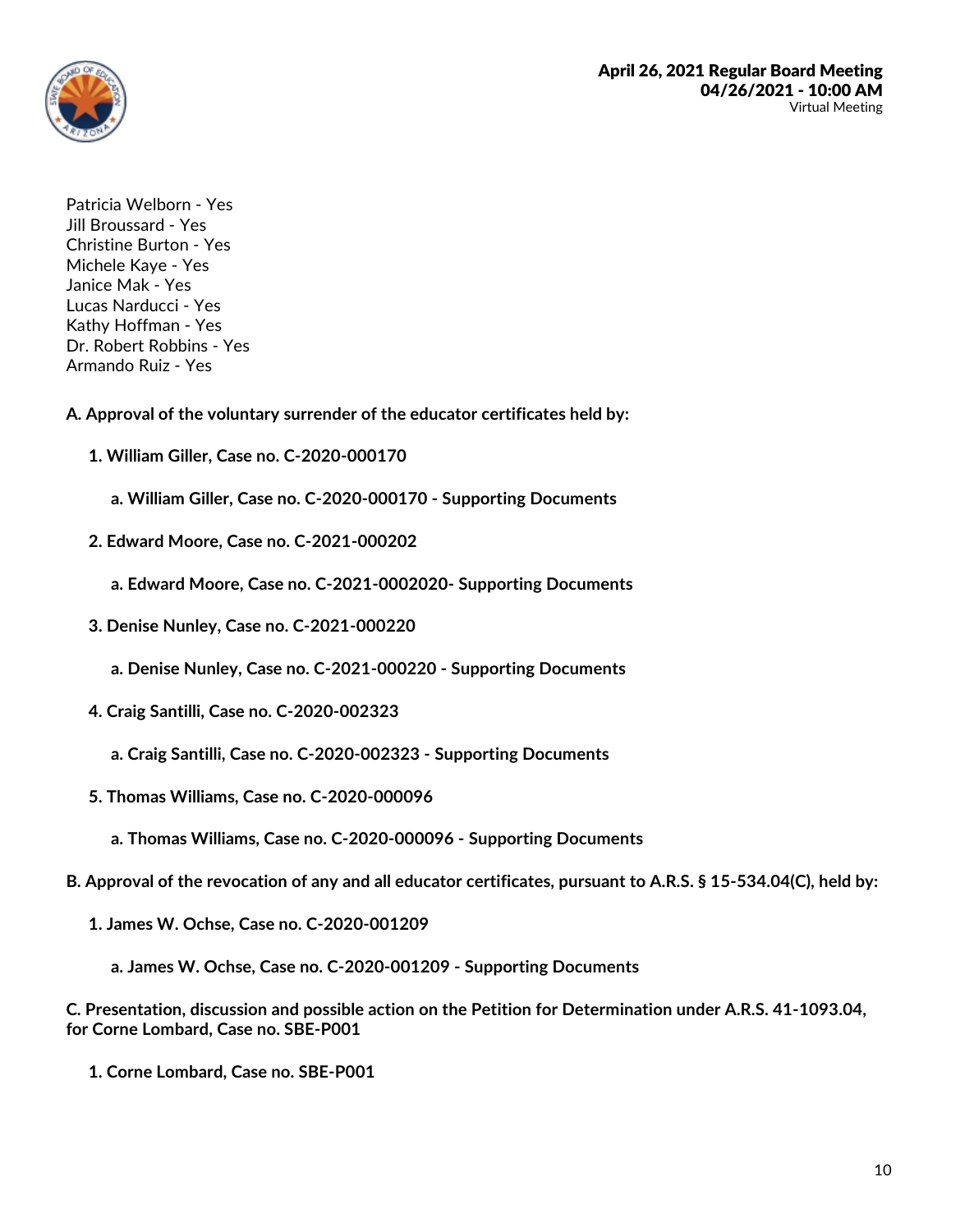

D. Approval of the revocation of any and all educator certificates held by Gwen Sherwood, Case no. C-2021-000203 for breach of condition of prior settlement agreement

**1. Gwen Sherwood, Case no. C-2021-000203 - Supporting Documents**

## **8. CALL TO THE PUBLIC**

No Request to Speak forms were submitted.

#### **9. GENERAL SESSION - CERTIFICATION ENFORCEMENT ACTIONS**

A motion was made to approve 9A1-9A7.

Motion passed 11-0.

Motion made by: Patricia Welborn Motion seconded by: Calvin Baker Voting: Calvin Baker - Yes Dr. Daniel Corr - Yes Patricia Welborn - Yes Jill Broussard - Yes Christine Burton - Yes Michele Kaye -Yes Janice Mak - Yes Lucas Narducci - Yes Kathy Hoffman - Yes Dr. Robert Robbins - Yes Armando Ruiz - Yes

**A. Presentation, discussion and possible action to approve the Negotiated Settlement Agreements for:**

**1. Gustavo Enriquez, Case no. C-2020-02610**

**a. Gustavo Enriquez, Case no. C-2020-02610 - Supporting Documents**

- **2. Stephen Gill, Case no. C-2019-000778**
	- **a. Stephen Gill, Case no. C-2019-000778 - Supporting Documents**
- **3. Jessica Probst, Case no. C-2020-002567**
	- **a. Jessica Probst, Case no. C-2020-002567 - Supporting Documents**
- **4. Tyler Robertson, Case no. C-2020-001789**